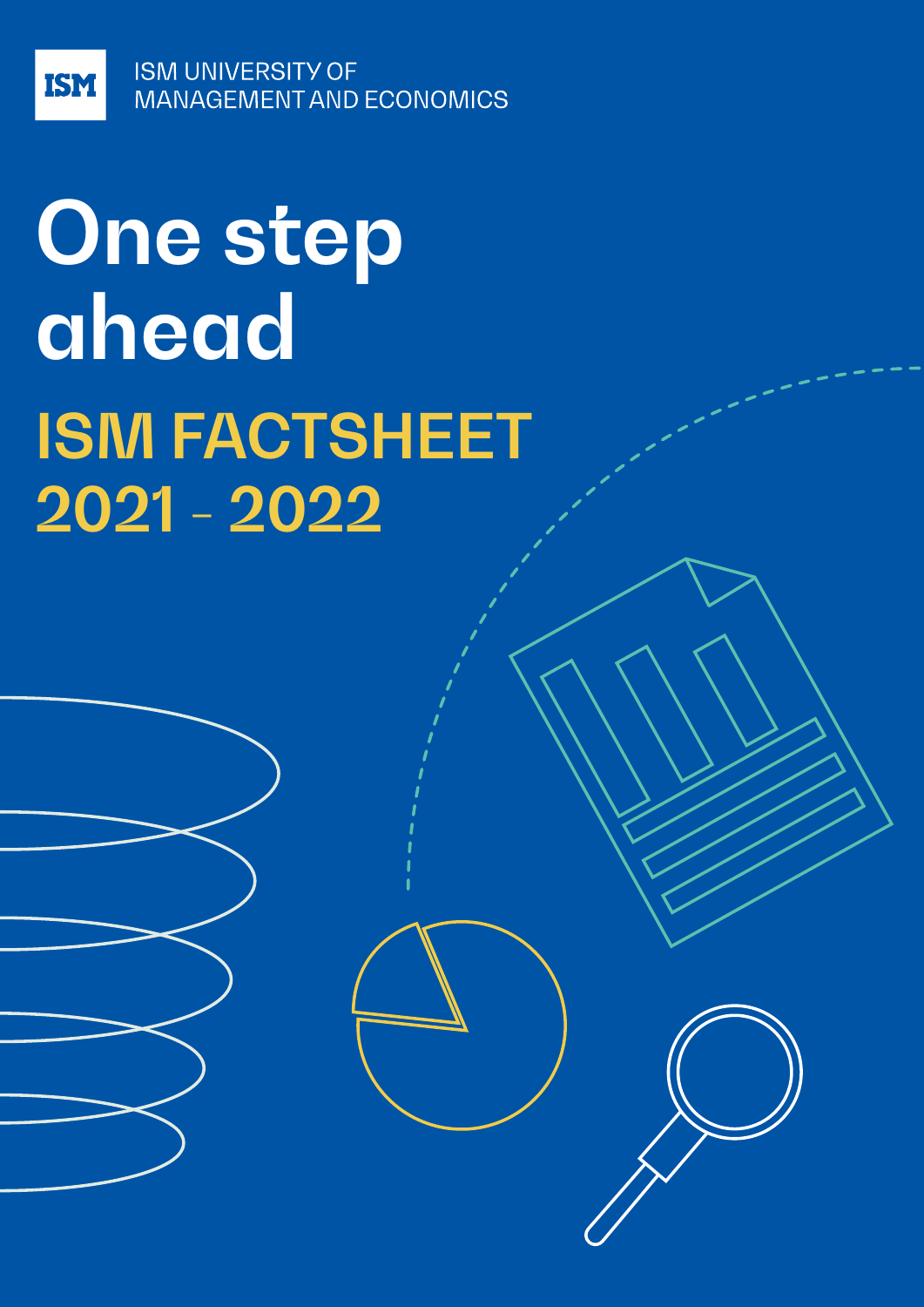## **WHAT IS ISM UNIVERSITY OF MANAGEMENT AND ECONOMICS:**

## **No. 1 in Lithuania in:**

- Management
- Economics
- Business
- Finance



ISM University of Management and Economics is one of the top-ranked business universities in the Baltics, founded by BI Norwegian Business School. Our name has always been closely associated with quality, international experience, prestige, leadership and constant progress.

We are conveniently located in the heart of Vilnius, in a historic building of a former Basilian monastery. Our students say that this ambience inspires to learn and achieve more.

## **ABOUT US**

•The highest ranked business school in Lithuania (4 Palmes, Eduniversal Business Schools Ranking)

- All levels of studies: bachelor's, master's, doctoral and executive education, short courses
- Over 100 exchange and Double degree partners in all continents of the world
- $\cdot$  International students from over 30 different countries
- On a track to prestigious AACSB (Association to Advance Collegiate Schools of Business) accreditation

• Member of EFMD (European Foundation for Management Development), globally recognised accreditation body for business schools, business school programmes, and corporate universities

• 42 % international faculty

## **ABOUT OUR STUDENTS**

- 98% graduates would recommend studies at ISM to friends or family
- 98% graduates are employed in their study field
- 1/3 of ISM graduates have their own business
- 60 % start working while they are studying







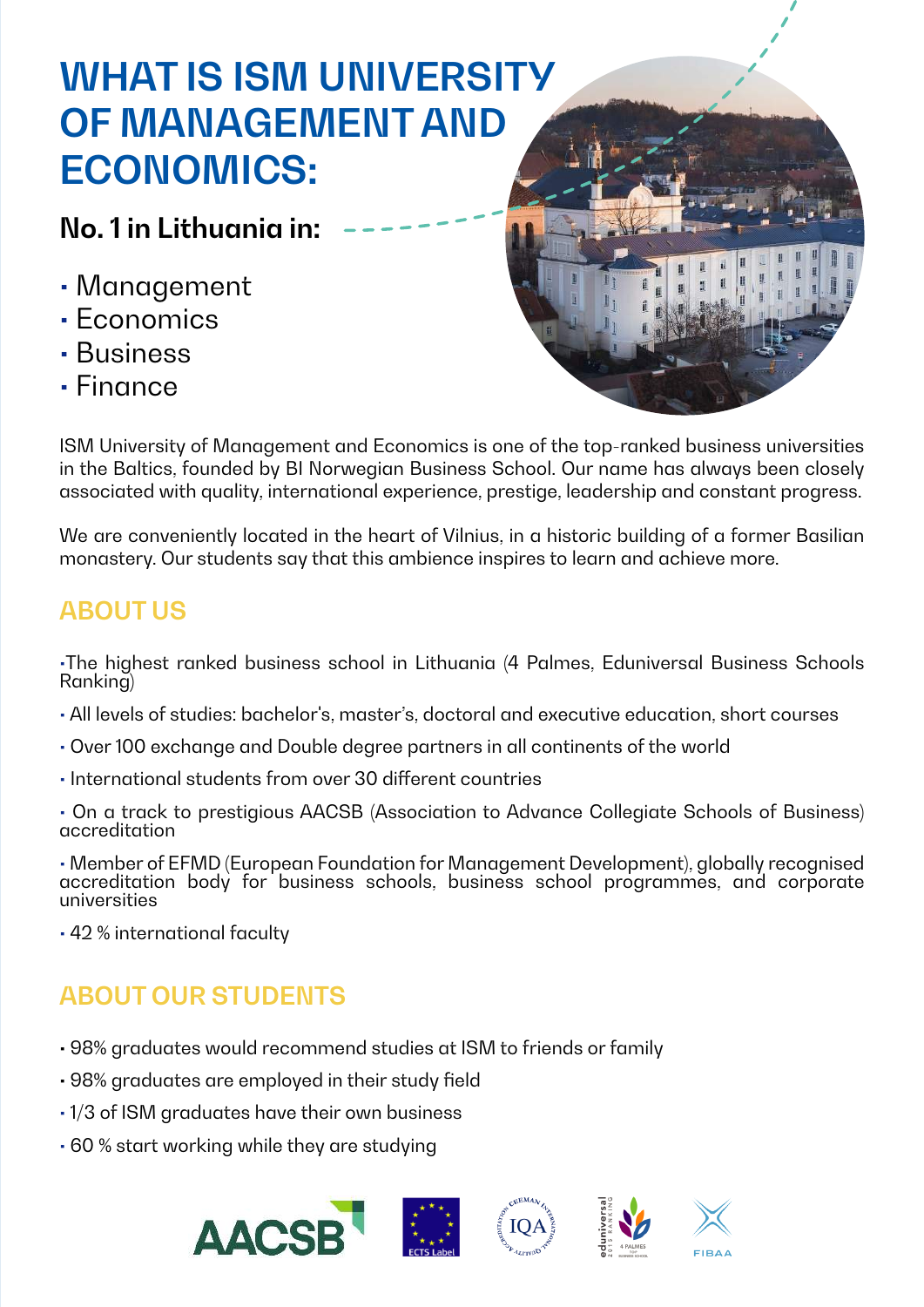## **STUDENT NOMINATION**

Students are nominated via email.

Once nominated to ISM, student will receive a link to ISM Online platform where he/ she will be required to fill in personal information as well as upload the following documents:

- Transcript of Records
- 1 photo
- Passport / ID card copy
- Insurance copy



#### **NOMINATION DEADLINES**



## **ALL AFOREMENTIONED DOCUMENTS MUST BE UPLOADED AT THE SAME TIME**

Having filled online application with aforementioned documents students need to choose courses and upload Learning Agreement to ISM online platform.

The final course list will be announced after the nomination period.

The deadline for submitting all documents and choosing courses is December 1 (for Spring semester) and June 1 (for Autumn semester).

## **EXCHANGE AT ISM: APPLICATION PROCESS**



NOMINATED STUDENTS RECEIVE AN AUTOMATIC E-MAIL WITH A LINK TO THE ONLINE SYSTEM

**AFTER NOVEMBER 1/ MAY 1**



STUDENTS RECEIVE INFO ABOUT EXCHANGE AT ISM AND ORIENTATION WEEK

**IN JANUARY/ JULY**



STUDENTS REGISTER THEMSELVES TO THE ONLINE SYSTEM AND UPLOAD THE NECESSARY DOCUMENS

**UNTIL NOVEMBER 15/ MAY 15**



STUDENTS PARTICIPATE IN THE ORIENTATION WEEK (MANDATORY)

**BEGINNING OF FEBRUARY THE END OF AUGUST** 



STUDENTS CHOOSE COURSES AND UPLOAD LEARNING AGREEMENTS TO THE ONLNE SYSTEM

#### **UNTIL DECEMBER 1/ JUNE 1**



STUDENTS CAN CHANGE COURSES IN THEIR LEARNING AGREEMENT\*

#### **AUGUST 25 – SEPTEMBER 7 JANUARY 26- FEBRUARY 8**

\*Courses can be changed only if there are overlaps or other important reasons



STUDENTS RECEIVE ADMISSION LETTERS

#### **IN DECEMBER / JUNE**

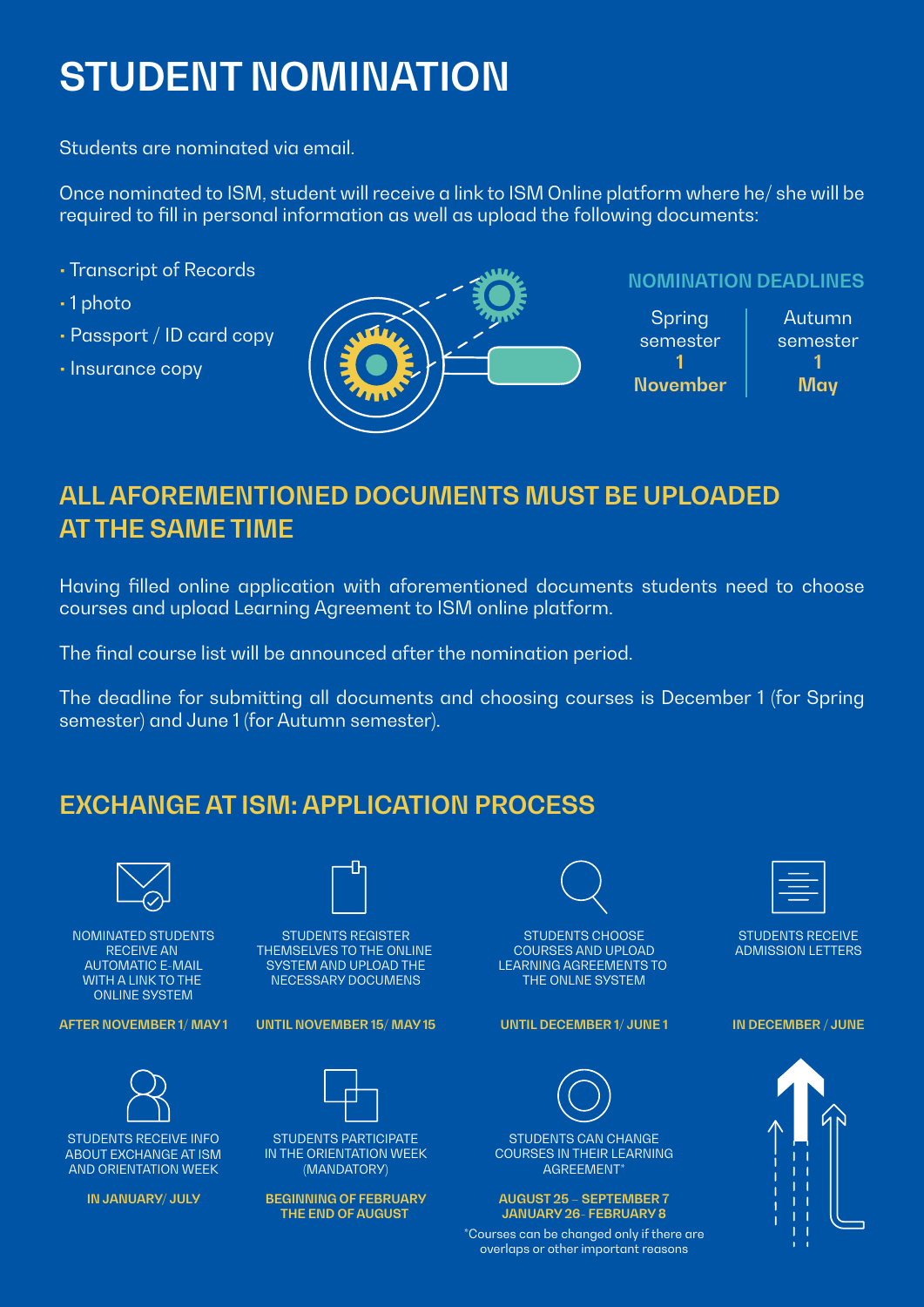## **ACADEMIC INFORMATION**

## **2021 - 2022**

| <b>FALL SEMESTER 2021/2022</b>                         | SPRING SEMESTER 2021/2022           |
|--------------------------------------------------------|-------------------------------------|
| Duration - 20 weeks                                    | Duration - 20 weeks                 |
| <b>Official dates</b>                                  | <b>Official dates</b>               |
| September 1, 2021 - January 21, 2022                   | January 31, 2022 - June 17, 2022    |
| Welcome week*                                          | Welcome Week*                       |
| August 30 - September 3, 2021                          | January 31, 2022 - February 4, 2022 |
| Lectures                                               | Lectures                            |
| September 1 - December 12, 2021                        | January 31 - May 15, 2022           |
| Examination <sup>*</sup>                               | Examination + retakes               |
| December 13 - December 23, 2021                        | May 16 – June 17, 2022              |
| <b>Christmas holidays</b>                              | Summer holidays                     |
| December 24 - January 02, 2022                         | June 18 - August 31, 2022           |
| Examination + retakes<br>January 03 - January 21, 2022 |                                     |

 $^\ast$  The study mode as well as the organization of exam sessions for 2021/2022 academic year is yet to be confirmed and will depend on the epidemiological situation in Lithuania

\* The Welcome Week dates are subject to change

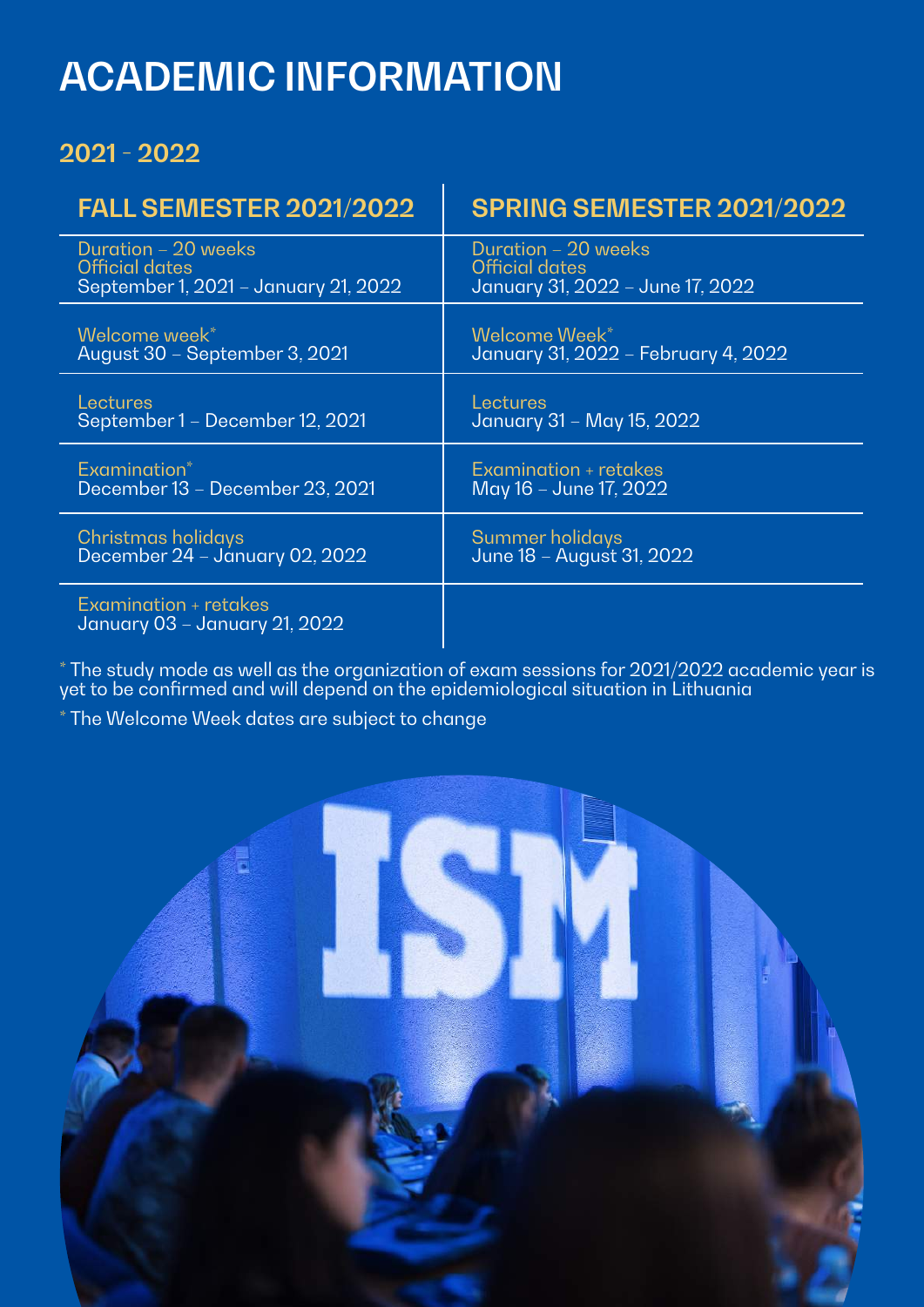### **REGISTRATION TO COURSES**

Students register to the courses themselves on MY.ISM online system. All courses have quotas for international students; therefore the seats in each course are allocated on the first come first serve basis. The quicker students fill in online application form and choose courses the better are the chances to get the seat in the preferred course.

### **IMPORTANT INFORMATION**

- COURSE LOAD 6 ECTS per course
- 30 ECTS maximum course load per semester
- GRADING 10- point scale, cumulative grading
- Courselists for the next semester are published in April/ October
- Transcript of records (digital) are issued on MY.ISM platform, where students can download it personally
- Exchange students are entitled to the retake exams, held at the end of the semester
- Master students take 1 course at a time 3 weeks of classes are followed by 1 week of exams preparation and exam taking
- Master students have classes in the evenings (start from 18:00) and/or on Saturdays
- Master students can also choose undergraduate level courses
- Timetables are announced 2 weeks before the beginning of the semester

### **EXAMINATION PERIOD**

During on-campus or blended study mode, the exam session for Bachelor exchange students is arranged in mid-December, so the exchange semester is finished before Christmas Holidays. If the exam session is organized online, it will only be held during the examination period in January.

In case of failed exams, students must be present in January as well, since exam retakes are organized in the second half of the month.

For spring semester there is no earlier exam session, exchange students take their exams along with regular students. Retake exams are organized in the second half of June. Exam session schedules are announced a month before the start of the exam session. Timetables are announced 2 weeks before the beginning of the semester.

All Master of Science studies are organized on module basis where the exams are held right after each course. Therefore, there is no regular exam session for Master of Science students.



**STUDY LANGUAGE - English**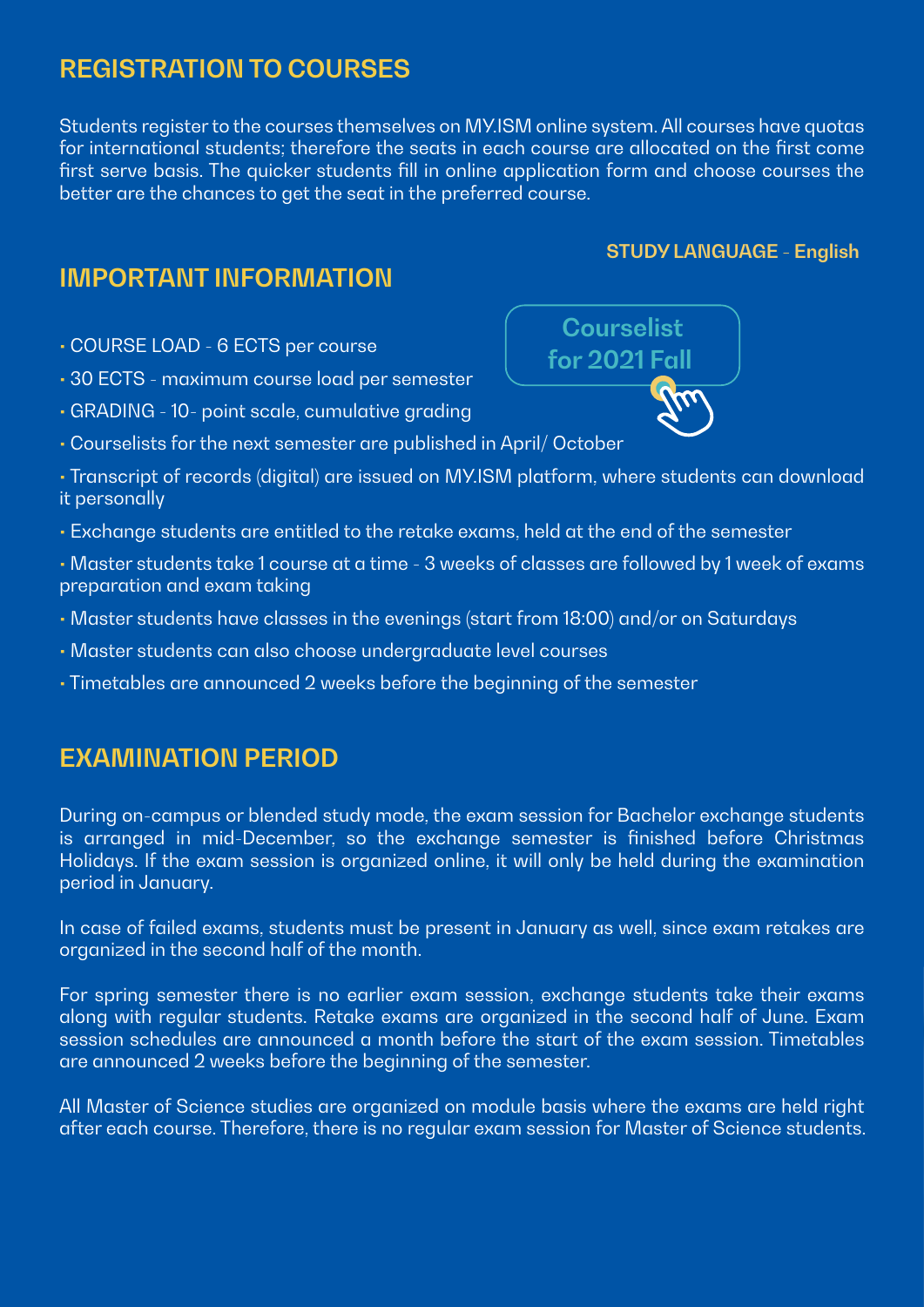## **ISM STUDY PROGRAMMES**

### **UNDERGRADUATE STUDIES**



#### • **INTERNATIONAL BUSINESS AND COMMUNICATION**

(3.5 - year programme, fully taught in English)

• **FINANCE**  (3.5 -year programme, fully taught in English)

• **ECONOMICS AND POLITICS** (3.5 - year programme, fully taught in English)

• **INDUSTRIAL TECHNOLOGY MANAGEMENT** (3.5 - year programme, fully taught in English)

• **BUSINESS MANAGEMENT AND MARKETING** (3.5 -year programme, fully taught in English)

• **ECONOMICS AND DATA ANALYTICS** (3.5 -year programme, fully taught in English)

## **GRADUATE STUDIES**



#### • **INTERNATIONAL MARKETING AND MANAGEMENT**

(2 - year programme, fully taught in English)

#### • **FINANCIAL ECONOMICS**

(2- year programme, fully taught in English)

#### • **INNOVATION AND TECHNOLOGY MANAGEMENT**

(1.5-year programme, fully taught in English)



## **BALTIC DOCTORAL PROGRAMME IN MANAGEMENT AND ADMINISTRATION**

PhD Degree, 4-6 years. Partners: BI Norwegian Business School (Norway), Aarhus University (Denmark), Tartu University (Estonia).

Research areas: governance and leadership, human resource management, strategy and marketing, consumer behaviour, finance and risk management, change management and organizational developement, business process management.

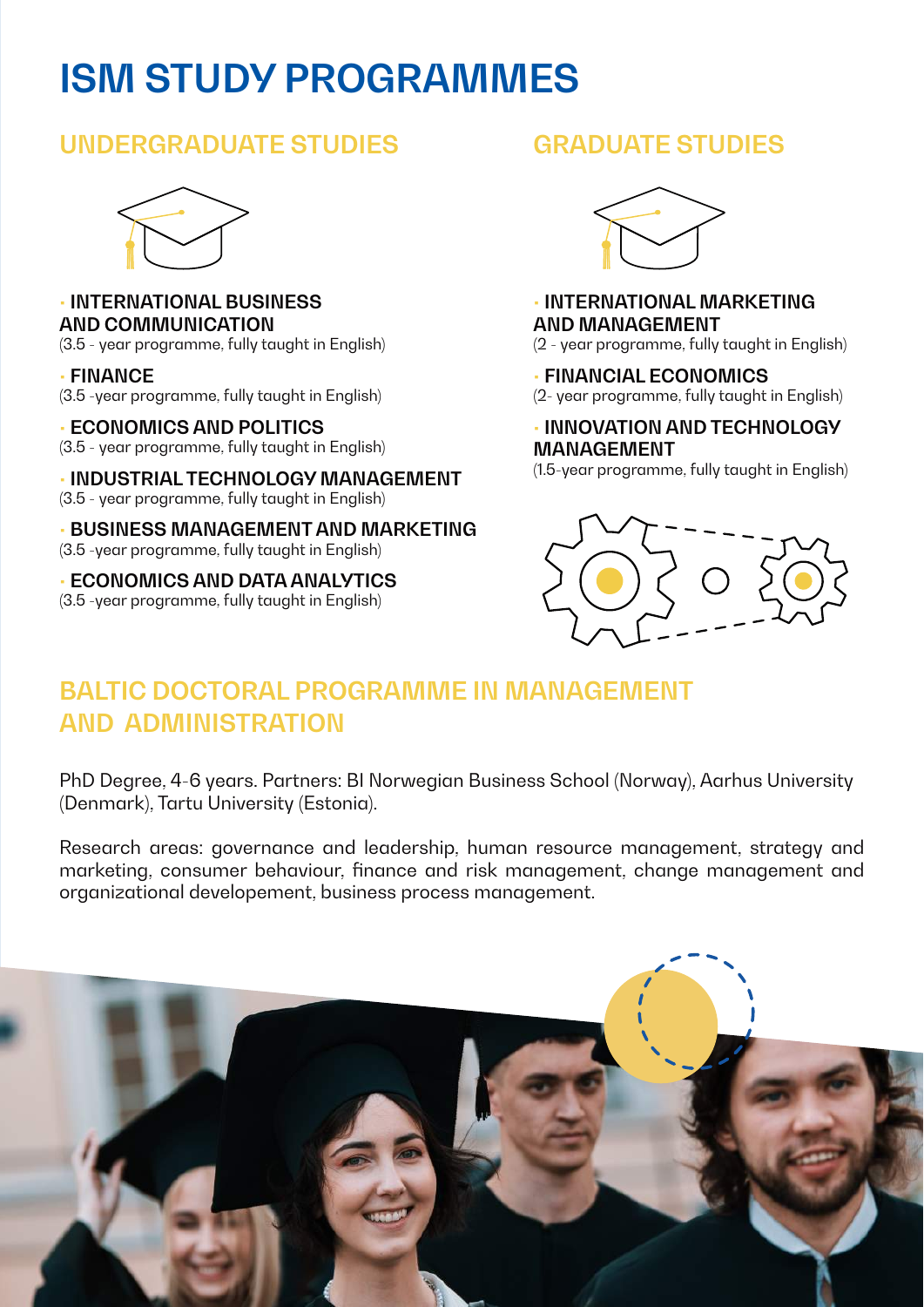## **ISM SUMMER UNIVERSITY IN BALTICS**

3-week long course held in July, with more than 100 students from all over the world enables undergraduate students to study during the best time of the year in one of the fastest changing regions of Europe.

- Each subject in the curriculum has a strong European focus.
- ECTS transferrable credits from the top ranked university in the Baltics.
- Courses: International Project Management, International Business; Economics, International Marketing.

## **BEFORE YOU ARRIVE**

## **HEALTH INSURANCE**



Insurance must guarantee the coverage of costs and expenses of the emergency medical aid, which may occur due to the foreigner's return to the foreign state due to health issues (transportation, including the escort of a personal health care expert (experts), as defined in the Law on Health System of the Republic of Lithuania.

The insurance amount must be at least 30 000 Euros. The health insurance should be valid in Lithuania and in all Schengen area. For EU citizens the European Health Card is also valid.

## **MIGRATION**

#### **For EU citizens**

Students have to register their residence if they come to live in the Republic of Lithuania for more than 3 months in a 6 - month period, and obtain a certificate signifying the right to temporarily reside in Lithuania. Students have to do so within 3 months of arrival in Lithuania.

#### **For non EU / EEA citizens**

Students shall apply for a national visa D prior to their arrival to the Republic of Lithuania if visa free regime does not apply. Those students, who can enter the country without visa and stay here for three months, shall apply for national visa D within these three months in the Migration Department of the Republic of Lithuania. The decision on the issue of visa D shall be made within 15 days after the receipt of application.

More information: migration@ism.lt

### **INFORMATION ON COVID -19**

Quarantine arrangements and relevant information about coronavirus (COVID-19) are constantly being updated by the government, you are advised to check **this** [gove](https://koronastop.lrv.lt/en/)rnment website for the latest details.

General information on prevention measures at the University can be found **[here.](https://www.ism.lt/en/covid-19/)**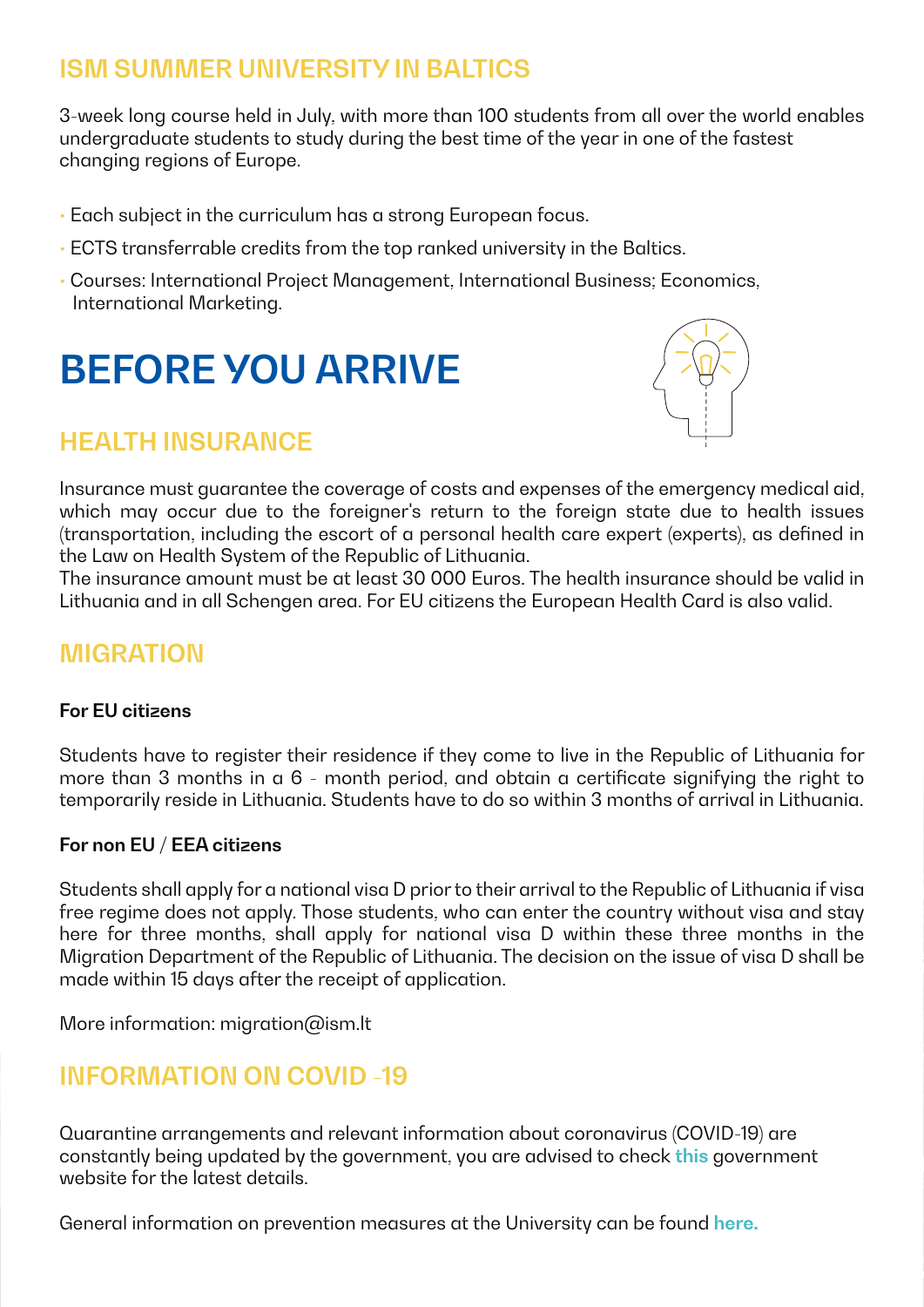## **VILNIUS – A GREAT PLACE TO LIVE, STUDY AND WORK!**

#### #1 city offering the fastest public Wi-Fi in the world

#1 city in the world for attracting Tech Startups, according to Tech Start-up FDI Attraction Index 2019

One of the capital cities in Europe breathing the cleanest air, according to European Green • City Index

Lituanic

**THE REAL PROPERTY** 

- One of the greenest cities in Europe 46% is dedicated to green space
- Walkalbe getting to most places in Vilnius is just a matter of walking for a few minutes

## **PRICE LEVELS:**

- Monthly high speed internet  $\cos\theta$ ,  $\sin\theta$  euros
- Typical business lunch price 7 euros
- Rent for and average one-room flat in the city centre 506 euros
- Monhtly public transport ticket 29 euros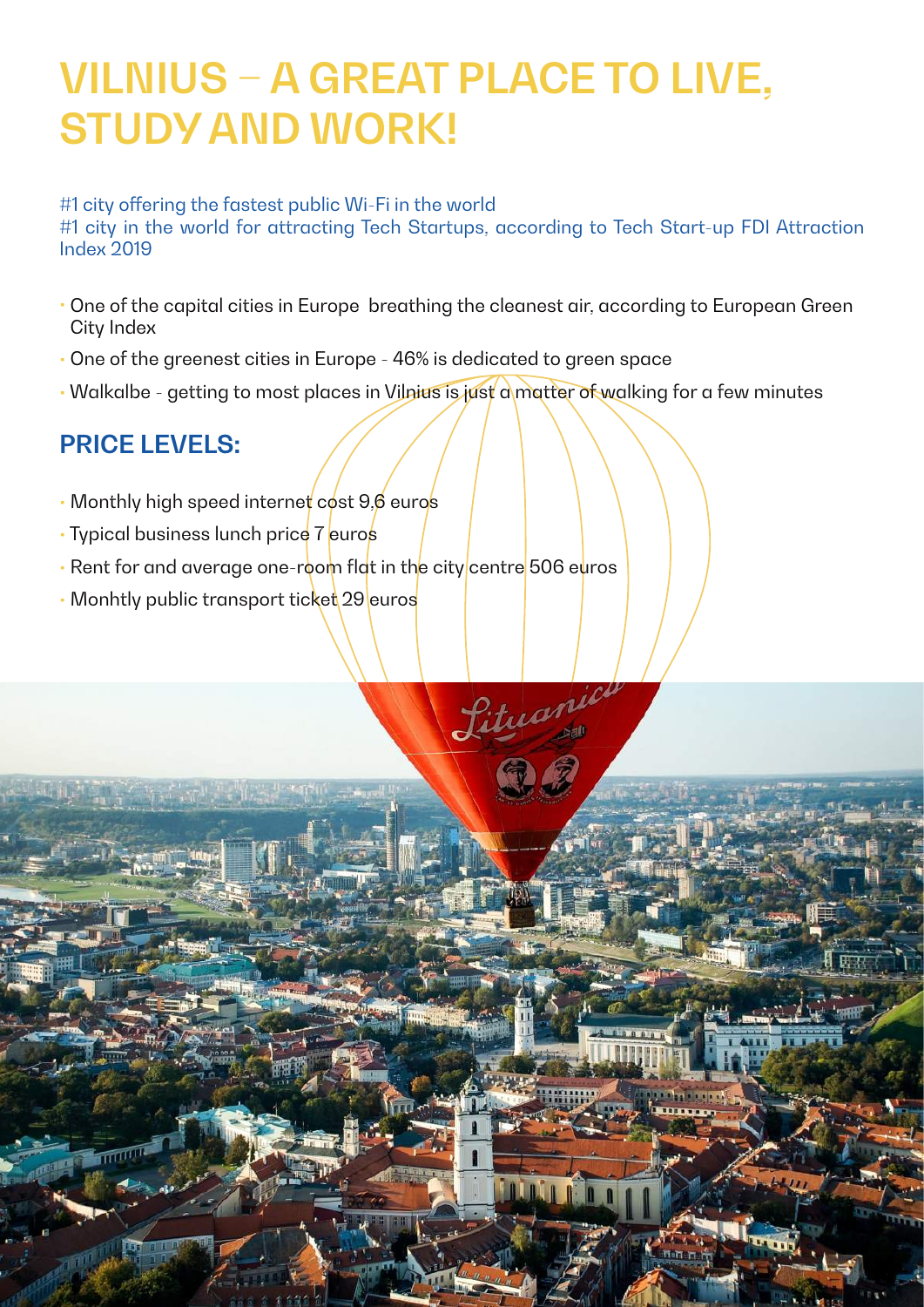## **STUDENT LIFE AT ISM**

## **CREATIVE SHOCK**

Creative Shock is an annual business case competition for students from all around the world. Participants every year are gathered to solve business, marketing and PR problems for social enterprises and organizations.

In 2018 the competition was attended by 1741 participants from 227 universities and 101 countries.

## **ERASMUS STUDENT NETWORK**

ESN ISM is a part of Erasmus Student Network, which is the biggest student organization in Europe. ESN ISM helps exchange students to integrate in Lithuania, introduces them to the culture and history, and organizes various events and trips.

**[ESN ISM and ISM International Students](https://www.facebook.com/ESN.ISM)** 

**[www.esnlithuania.org](http://www.esnlithuania.org)** 

## **BUDDY PROGRAMME**

All exchange students are offered buddies - local students who help to facilitate and integrate international students into ISM community and local life.

## **STUDENT CLUBS AT ISM**

Various students clubs are operating at ISM - from ISM Vocal ensemble to the ISM politics club and they are looking forward for international students to join their teams. You can find more information **[here.](https://www.ism.lt/en/student-clubs-and-organisations/)**